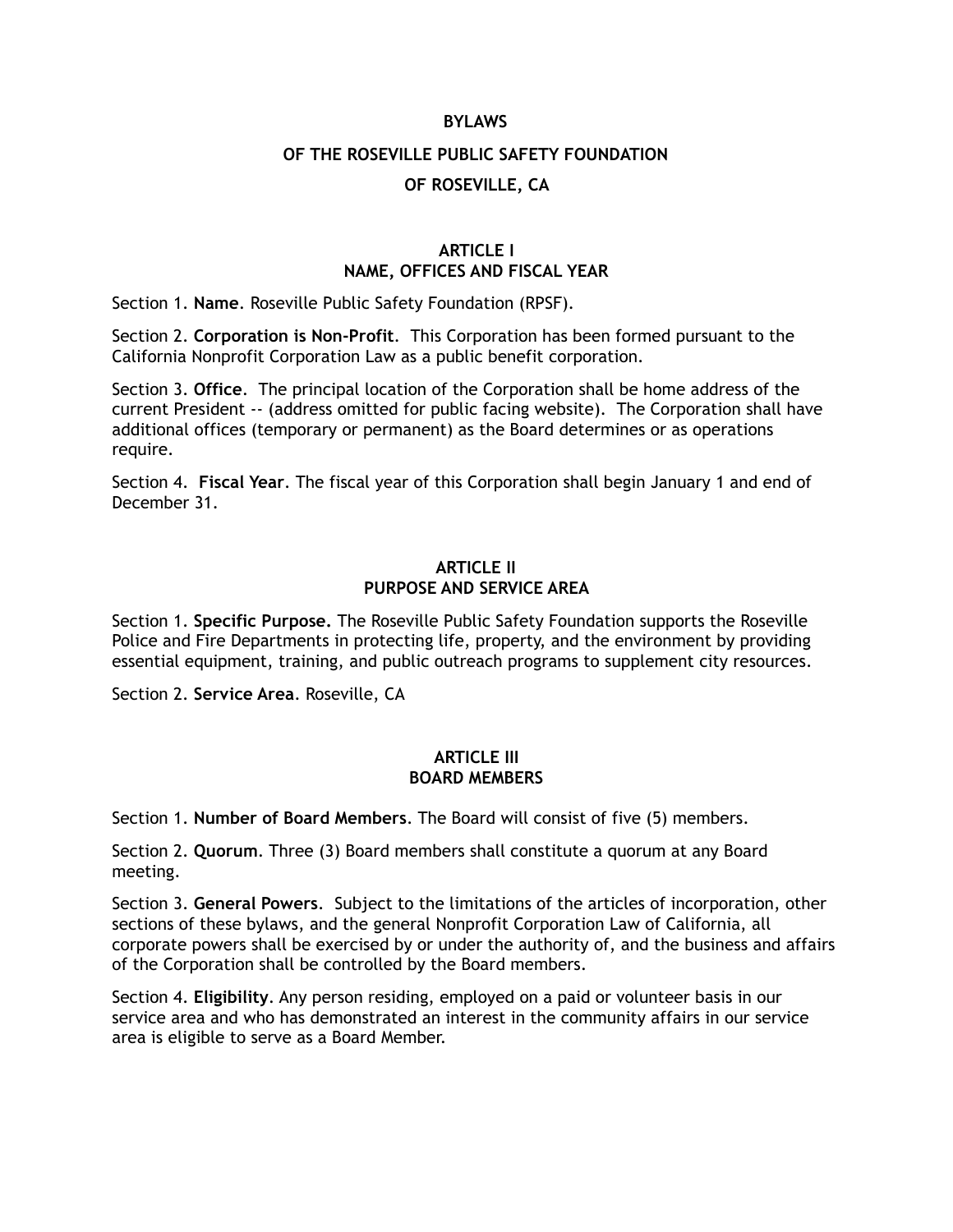#### **ARTICLE IV BOARD MEMBER ROLES AND RESPONSIBILITIES**

Section 1. **Board Members and Duties**. The Board members of RPSF shall be the President, Vice-President, Secretary, Treasurer and Member-at-Large. These officers shall perform the duties prescribed by these Bylaws and by the parliamentary authority adopted by RPSF.

Advisory Board members will consist of the public safety departmental leaders that have been approved by the Board and the Roseville Police and Fire Department Chiefs. Advisory Board Members will participate in a minimum of two (2) Board meetings per year.

Board member duties are as follows:

**President**. The President shall schedule and preside over RPSF Board meetings, set meeting agendas, review and distribute Board-approved meeting minutes, and perform other duties as necessary to provide leadership to the organization.

**Vice-President**. The Vice-President shall act as President if the elected President is temporarily unable to perform his/her duties. In addition, the Vice President shall provide assistance to the President as requested in performing additional RPSF duties, as necessary.

**Secretary**. The Secretary shall take minutes during each RPSF general membership meeting and submit them to the President and Board members for approval. The Secretary shall distribute approved minutes to the membership prior to the next general membership meeting. The Secretary shall also be charged with keeping and maintaining the permanent records of RPSF official activities.

**Treasurer**. The Treasurer shall pay RPSF bills and make reimbursements approved by the Board, provide monthly financial updates, file any tax or information returns required by federal or California state laws or regulations, and make regular financial reports to the Board.

 Section 2. **Nomination Procedure, Time of Elections**. At least thirty (30) days prior to the date of any election of Board Members, the President shall direct the Board to select qualified candidates for any open Board positions. Members of the Board shall be elected at the quarterly meeting held in January.

 Section 3. **Ballot Election, Term of Office**. Board members shall be elected to serve for two (2) years or until their successors are elected, and their term of office shall begin at the close of the meeting at which they are elected. Board members may serve more than one consecutive term.

Section 4. **Removal from Office**. If any officer sustains a condition that makes it impractical to serve as an officer and/or member of the Board, the Board shall declare the office vacant and appoint a replacement. At the next RPSF meeting, the Board shall vote to confirm the replacement or elect another member to serve the remainder of the term of office.